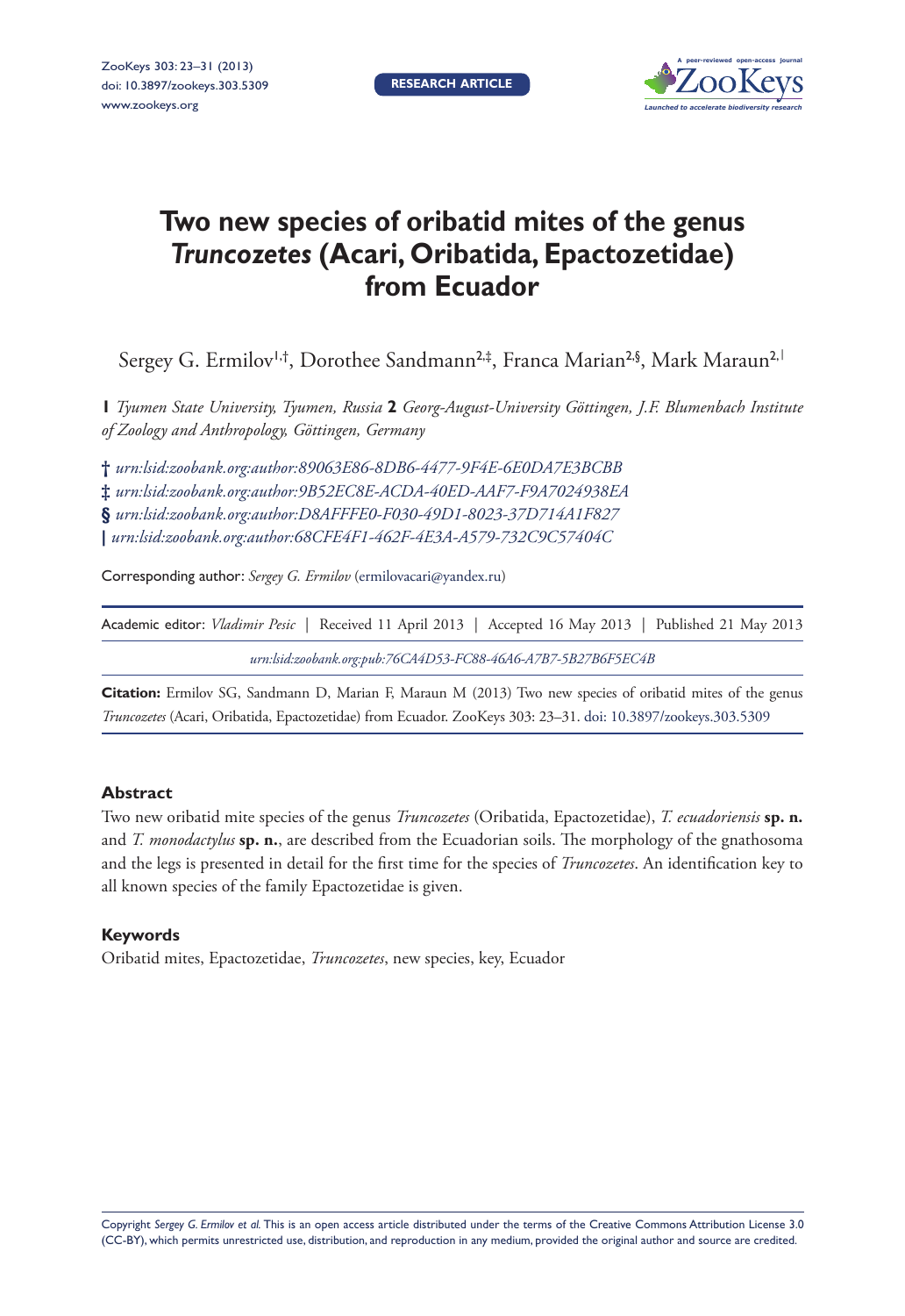## **Introduction**

Epactozetidae is a small oribatid mite family of the superfamily Achipterioidea (Acari, Oribatida), comprising of two genera (*Epactozetes* Grandjean, 1930, *Truncozetes* Balogh and Mahunka, 1969) and five species, which are distributed in the Neotropical region.

*Epactozetes* is a genus that was proposed by Grandjean (1930) with *Epactozetes imitator* Grandjean, 1930 as type species. Currently, this genus comprises two species: *Epactozetes imitator* Grandjean, 1930 (see Grandjean 1930) and *E. setosus* Balogh and Mahunka, 1969 (see Balogh and Mahunka 1969b). The main diagnostic characters of this genus are (summarized from Balogh and Balogh 1988, 1992; with our opinions): lamellae as long as prodorsum, fused or connected medio-anteriorly; genital plates with five pairs of setae; leg tarsi with three claws.

*Truncozetes* is a genus that was proposed by Balogh and Mahunka (1969a) with *Truncozetes mucronatus* Balogh and Mahunka, 1969 as type species. Currently, this genus comprises three species: *Truncozetes mucronatus* Balogh and Mahunka, 1969 (see Balogh and Mahunka 1969a), *T. rugosus* Mahunka, 1998 (see Mahunka 1998) and *T. sturmi* Balogh, 1984 (see Balogh 1984). The main diagnostic characters of this genus are (summarized from Balogh and Mahunka 1969a; Balogh and Balogh 1988, 1992; with our opinions): lamellae shorter than prodorsum, well separated, connected by translamella; notogaster with large posterior tubercle; genital plates with five to six pairs of setae; leg tarsi with one or three claws (one species with monodactylous legs I and tridactylous legs II–IV).

During taxonomic identification of the Ecuadorian oribatid mite fauna, we discovered two new epactozetid species belonging to the genus *Truncozetes*. The main purpose of this paper is to describe and illustrate these species under the names *Truncozetes ecuadoriensis* sp. n. and *T. monodactylus* sp. n. The morphology of the gnathosoma and the legs is presented in detail for the first time for the species of the genus *Truncozetes*.

An identification key to all known species of the family Epactozetidae is provided.

#### **Materials and methods**

Specimens were mounted in lactic acid on temporary cavity slides for measurement and illustration. Body length was measured from the side, i.e. from the tip of the rostrum to the posterior edge of the ventral plate. Notogastral width refers to the maximum width in dorsal aspect. Lengths of body setae were measured from the lateral side. All body measurements are given in micrometers (μm). Formulae for leg setation are given in parentheses according to the sequence trochanter–femur–genu–tibia–tarsus (famulus included). Formulae for leg solenidia are given in square brackets according to the sequence genu–tibia–tarsus.

General terminology used in this paper follows that summarized by Norton and Behan-Pelletier (2009).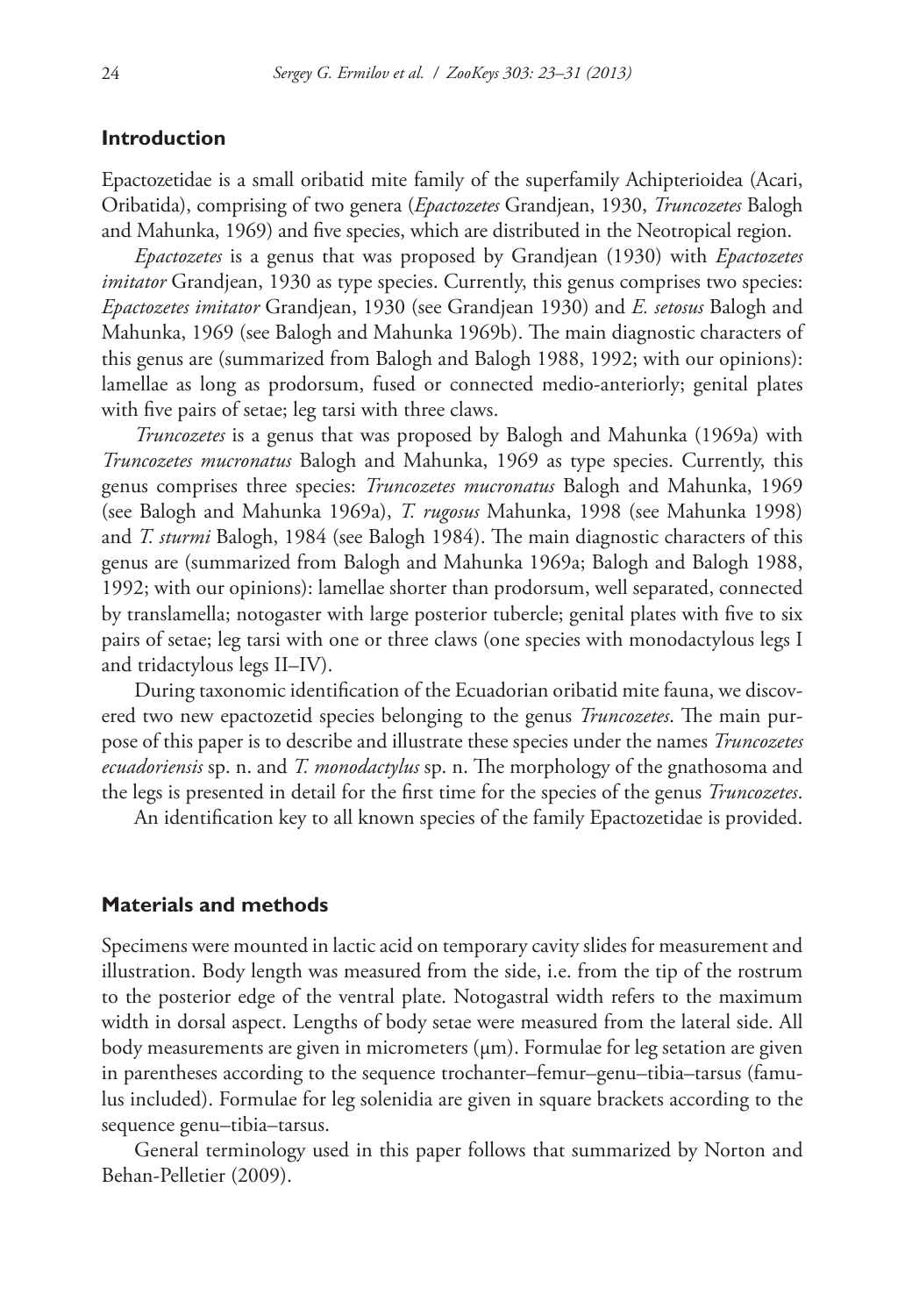# **Descriptions of new species**

#### *Truncozetes ecuadoriensis* **sp. n.**

[urn:lsid:zoobank.org:act:DF076204-3191-4390-89C5-D356720287A0](http://zoobank.org/?lsid=urn:lsid:zoobank.org:act:DF076204-3191-4390-89C5-D356720287A0) [http://species-id.net/wiki/Truncozetes\\_ecuadoriensis](http://species-id.net/wiki/Truncozetes_ecuadoriensis) Figs 1, 2, 5–17

**Diagnosis.** Body size 315–332 × 215–232. Translamella thin, straight. Sensilli with weakly barbed elongate-oval head. Five pairs of genital and two pairs of anal setae present. Leg tarsus I monodactylous, leg tarsi II–IV tridactylous.

**Description.** *Measurements*. Body length: 315 (holotype), 315, 332 (two paratypes); notogaster width: 215 (holotype), 215, 232 (two paratypes).

*Integument*. Body color brown. Surface covered by cerotegumental microgranules (visible under high magnification). Foveolae distinct, larger on pteromorphs (diameter up to 12).

*Prodorsum*. Rostrum widely rounded. Lamellae with lateral point anteriorly. Translamella very thin, straight. Rostral setae (*ro*) of medium size (41–45), setiform, barbed. Lamellar (*le*, 6–8) and interlamellar (*in*, 2–4) setae short, thin, smooth. Sensilli (*ss*, 53–61) with short stalk and weakly barbed elongate-oval, head. Exobothridial setae and their alveoli absent. Tutotia (*tu*) knife-form, with long and sharp cusps, reaching insertions of rostral setae.

*Notogaster*. Weakly concave posteriorly. Posterior tubercle (*tbp*) poorly developed. Ten pairs of short (12–16), thin, smooth notogastral setae. Three pairs of small sacculi: *Sa* inserted antero-medially to setae *la*; *S1* – antero-medially to setae  $h_2$ ; *S2* – anterolaterally to setae  $h_1$ . Lyrifissures *ia* located on pteromorphs, but poorly visible; *im* – antero-laterally to setae  $h_3$ ;  $ip$  – postero-laterally to sacculi *S2*; *ih* and *ips* located in lateral positions. Opisthonotal gland openings not found.

*Gnathosoma*. Subcapitulum longer than wide (77 × 61). Subcapitular (*h*, *m*, *a*) and adoral (*or*<sub>1</sub>, *or*<sub>2</sub>) setae similar in length (12) setiform, smooth. Palps (61) with setation 0–2–1–3–9 (+ω). Solenidion (ω) thickened, straight, attached with eupathidium (*acm*). Chelicerae (77) with one setiform, barbed seta (*cha*, 24); possible *chb* also present, but we found only their alveolus in dissected specimen. Trägårdh's organ (Tg) long, elongate conical.

*Epimeral and lateral podosomal regions*. Apodemal border 4 (*bo4*) complete, wide, brownish. Epimeral setal formula: 3–1–2–2. Epimeral setae short, setiform, smooth; *1a*, *3a* (2) shorter than *2a* (8), *1b*, *1c*, *3b*, *4a*, *4b* (12–16). Discidia (*dis*) triangular. Circumpedal carinae (*cp*) distinct.

*Anogenital region*. Five pairs of genital (*g*<sup>1</sup> –*g*5 , 8), one pair of aggenital (*ag*, 2–4), two pairs of anal  $(an_1, an_2, 2-4)$  and two pairs of adanal  $(ad_1, ad_2, 2-4)$  setae short, setiform, thin, smooth. Lyrifissures *iad* located in paraanal position.

*Legs*. Tarsus I with one claw, tarsi II–IV with three claws. Dorsal side of tarsus I and dorso-proximal part of tibia IV with strong thorn (*t*); antero-ventral side of genu I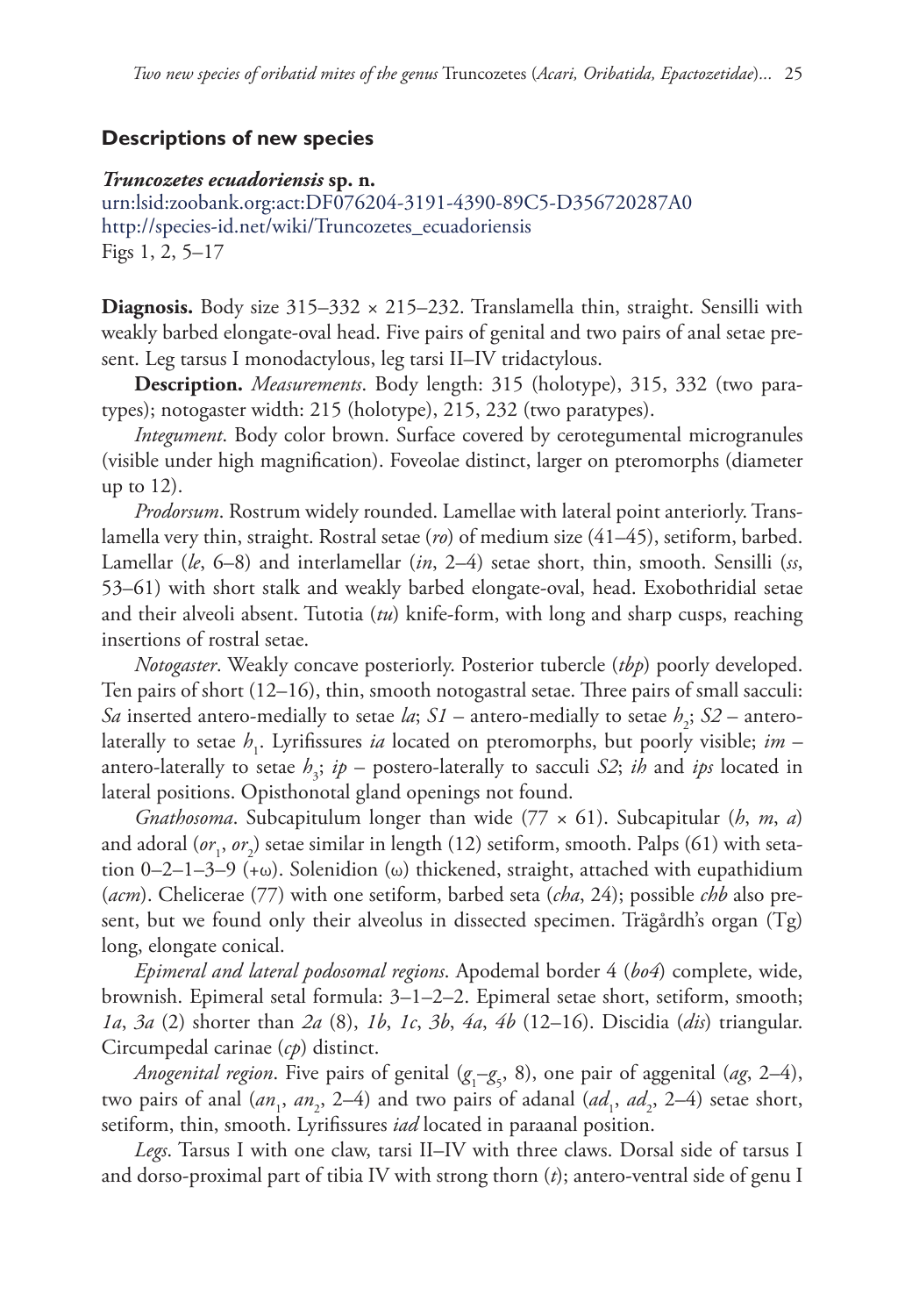

**Figures 1–4.** *Truncozetes ecuadoriensis* sp. n. (1, 2) and *T. monodactylus* sp. n. (3, 4), adults. **1, 3** body dorsally **2, 4** body ventrally (gnathosoma and legs not illustrated). Scale bars: (1, 2) 100 μm, (3, 4) 50 μm. Abbreviations in text.

with small thorn; ventral side of tarsus I and tibia I with large tubercles (*tb*). Formulae of leg setation and solenidia: I (1–5–3–4–20) [1–2–2], II (1–5–2–3–15) [1–1–2], III (1–2–1–2–15) [1–1–0], IV (0–2–1–2–12) [0–1–0]; homology of setae and solenidia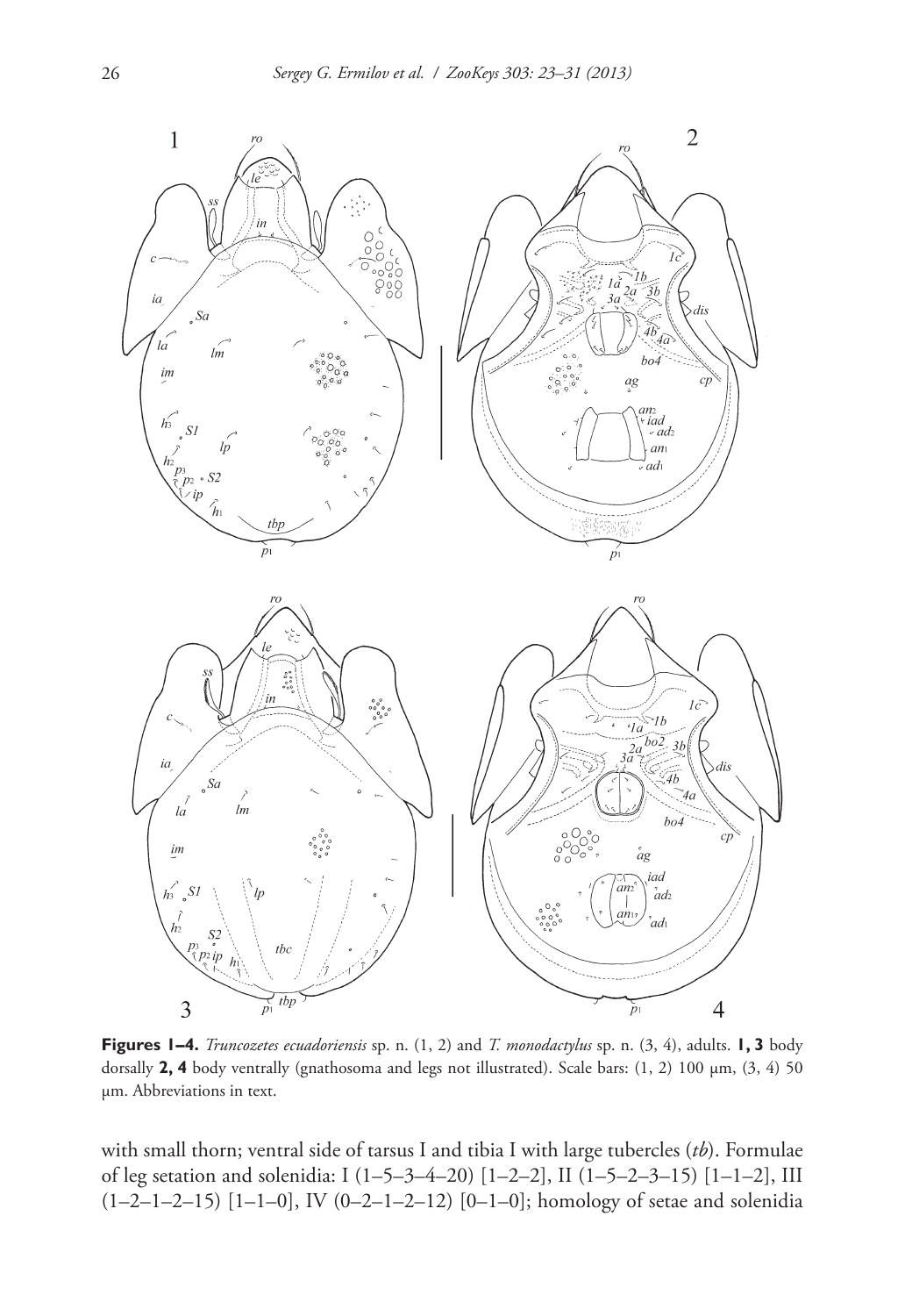

**Figures 5–13.** *Truncozetes ecuadoriensis* sp. n., adult. **5** rostral seta **6** lamellar seta and anterior part of lamella dorsally **7** sensillus **8** tutorium **9** subcapitulum ventrally, left part **10** palptarsus laterally **11** anterior part of chelicera **12** genital plate, left **13** anal plate, left. Scale bars: (**5, 7–9, 12, 13**) 20 μm, (**6, 10, 11**) 10 μm. Abbreviations in text.

indicated in Table 1. Famulus (*e*) thin, straight, inserted anteriorly to thorn. Setae barbed (except smooth  $p$  and  $s$  on tarsus I). Solenidia  $\omega_1$  on tarsus I,  $\omega_1$ ,  $\omega_2$  on tarsus II, σ on genua III thickened, blunt-ended, other solenidia setiform.

**Material examined.** Holotype (male), two paratypes (male, female): Ecuador, 3°58'S, 79°50'W, Estación Científica San Francisco, 2000 m a.s.l., upper organic soil layer in mostly undisturbed rain forest, 01.04.2009, collected by F. Marian and D. Sandmann.

**Type deposition.** The holotype (in alcohol) is deposited in the collection of the Zoological Institute of the Russian Academy of Sciences, St. Petersburg, Russia; one paratype (in alcohol) is deposited in the collection of the [Siberian Zoological Museum,](http://szmn.eco.nsc.ru/index.html) Novosibirsk, Russia; one paratype (dissected) is in the personal collection of the first author.

**Etymology.** The specific name "*ecuadoriensis*" refers to the country of origin, Ecuador.

**Remarks.** The new species is clearly distinguishable from other known species of the genus *Truncozetes* by the different number of leg claws (leg I monodactylous, legs II–IV tridactylous versus all legs monodactylous or tridactylous). Additional distinctive characters of a new species with the other species of the genus can be found in the identification key given below.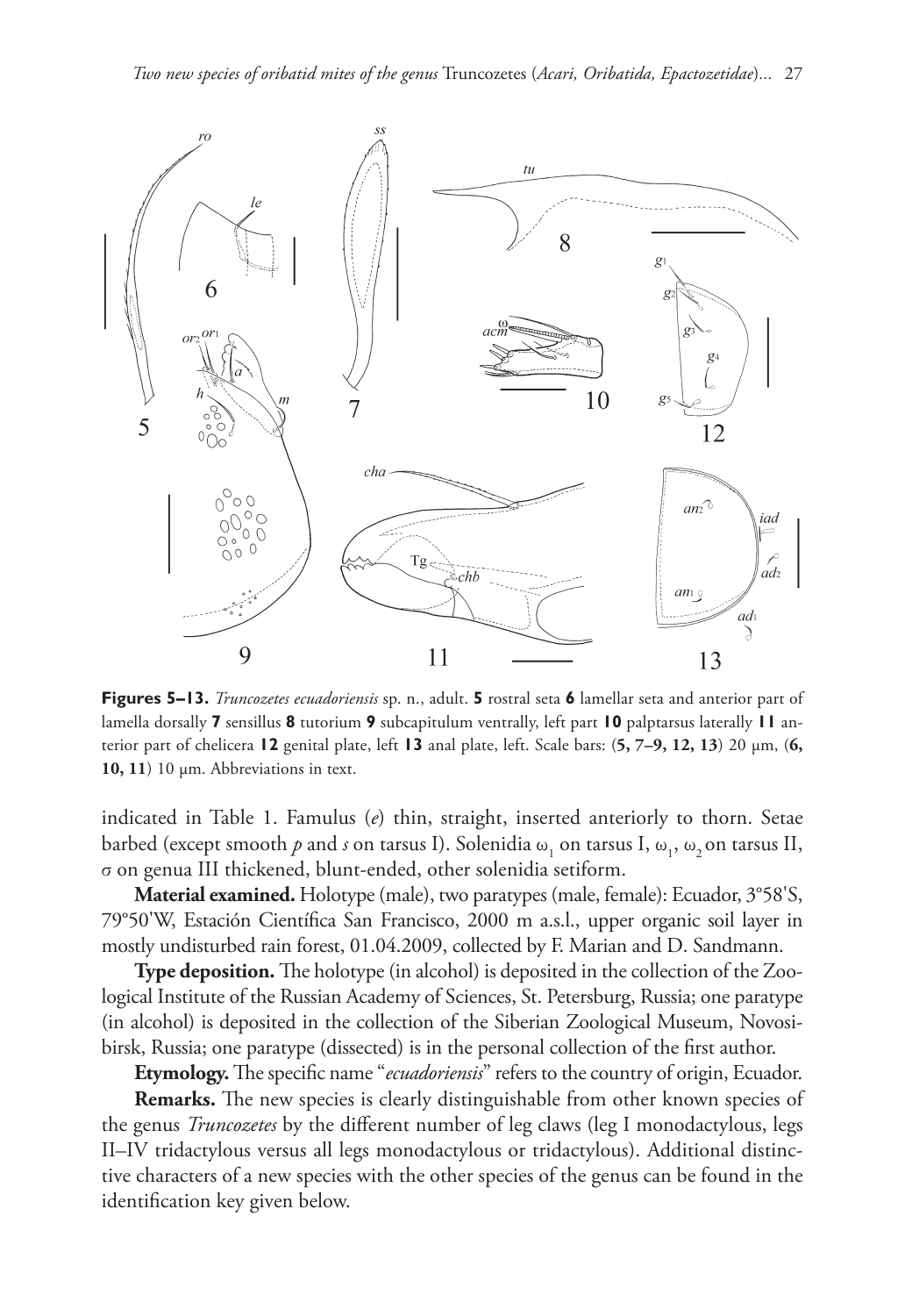| Leg | Trochanter   Femur |                 | Genu               | Tibia                            | <b>Tarsus</b>                                                     |
|-----|--------------------|-----------------|--------------------|----------------------------------|-------------------------------------------------------------------|
|     | $v^{\prime}$       | d, (l), bv, v'' | $  (l), v, \sigma$ | $(1, (v), \varphi_1, \varphi_2)$ | (ft), (tc), (it), (p), (u), (a), s, (pv), v',                     |
|     |                    |                 |                    |                                  | $(pl)$ , $l^{\prime\prime}$ , $e, \omega_{1}, \omega_{2}$         |
| - H | $v^{\prime}$       | d, (l), bv, v'' | $(l)$ , $\sigma$   | $l'$ , $(v)$ , $\varphi$         | (ft), (tc), (it), (p), (u), (a), s, (pv), $\omega_1$ , $\omega_2$ |
| Ш   |                    | d, ev'          | $l, \sigma$        | $(v), \varphi$                   | (ft), (tc), (it), (p), (u), (a), s, (pv)                          |
| IV  |                    | d, ev'          | d                  | $(v), \varphi$                   | $f^2$ , (tc), (p), (u), (a), s, (pv)                              |

**Table 1.** Leg setation and solenidia of *Truncozetes ecuadoriensis* sp. n. (same for *T. monodactylus* sp. n.)

Roman letters refer to normal setae (*e* to famulus), Greek letters to Solenidia. Single prime (*'*) marks setae on anterior and double prime (*"*) setae on posterior side of the given leg segment. Parentheses refer to a pair of setae.

#### *Truncozetes monodactylus* **sp. n.**

[urn:lsid:zoobank.org:act:C92C81FB-B822-44D3-899B-056490CC1C47](http://zoobank.org/?lsid=urn:lsid:zoobank.org:act:C92C81FB-B822-44D3-899B-056490CC1C47) [http://species-id.net/wiki/Truncozetes\\_monodactylus](http://species-id.net/wiki/Truncozetes_monodactylus) Figs 3, 4

**Diagnosis.** Body size  $232 \times 166$ . Translamella concave medially. Sensilli with lanceolate head densely ciliated on dorsal side. Dorso-central part of notogaster with large tubercle. Five pairs of genital and two pairs of anal setae. All leg tarsi monodactylous.

**Description.** *Measurements*. Body length: 232 (holotype and paratype), 166 (holotype and paratype).

*Integument*. Body color brown. Surface covered by cerotegumental microgranules (visible under high magnification). Foveolae distinct, small (diameter up to 6).

*Prodorsum*. Rostrum narrowly rounded. Lamellae with lateral point anteriorly. Translamella thick, concave medially. Rostral setae of medium size (24), setiform, barbed. Lamellar (4) and interlamellar (2) setae minute. Sensilli (32) with short stalk and elongate-oval head, which is densely ciliate on dorsal side. Exobothridial setae and their alveoli absent. Tutotia knife-form, reaching insertions of rostral setae.

*Notogaster*. Concave posteriorly. Dorso-central part convex, with elongate humplike tubercle (*tbc*). Posterior tubercle (*tbp*) well developed. Ten pairs of short (8–12), thin, smooth notogastral setae present. Three pairs of small sacculi visible, but *S2*  poorly visible. Position of lyrifissures as in *Truncozetes ecuadoriensis* sp. n. Opisthonotal gland openings not found.

*Gnathosoma*. Similar to *Truncozetes ecuadoriensis* sp. n.

*Epimeral and lateral podosomal regions*. Apodemal borders 2 (*bo2*) and 4 (*bo4*) wide, fused medially, brownish. Epimeral setal formula: 3–1–2–2. Epimeral setae short, setiform, smooth; *1a*, *3a* (2) shorter than *2a* (4), *1b*, *1c*, *3b*, *4a*, *4b* (8). Discidia triangular. Circumpedal carinae distinct.

*Anogenital region*. Five pairs of genital (4), one pair of aggenital (2), two pairs of anal (2) and two pairs of adanal (2) setae short. Lyrifissures *iad* located in paraanal position.

*Legs*. Similar to *Truncozetes ecuadoriensis* sp. n., but all tarsi with one strong claw.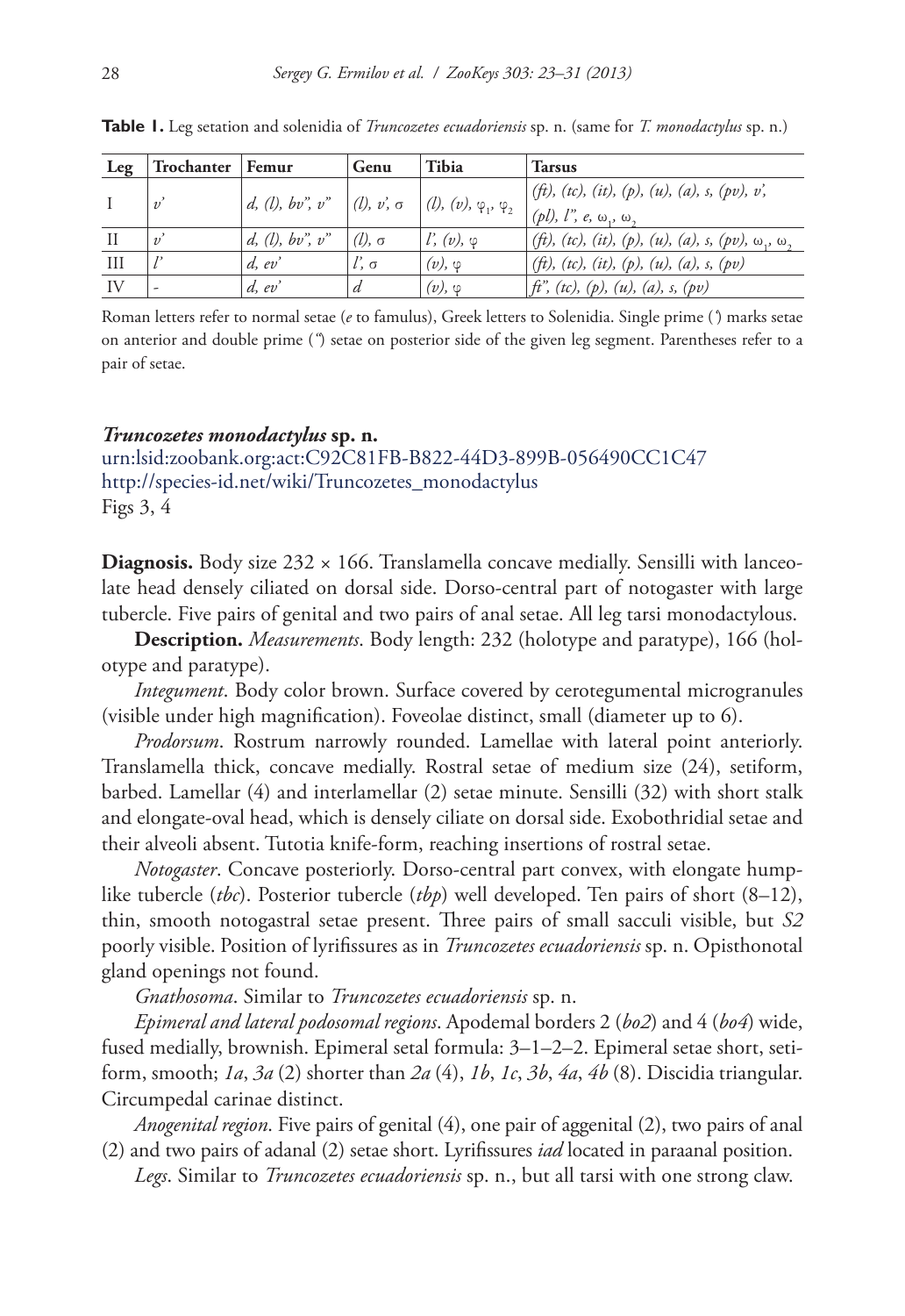

**Figures 14–17.** *Truncozetes ecuadoriensis* sp. n., adult. **14** leg I (without trochanter), right, paraxial view **15** leg II (without trochanter), left, antiaxial view **16** leg III, right, antiaxial view **17** leg IV, right, antiaxial view. Scale bar: 20 μm. Abbreviations in text.

**Material examined.** Holotype (female), one paratype (female): Ecuador, 3°70'S, 78°58'W, Bombuscaro, Podocarpus National Park, 1050 m a.s.l., upper organic soil layer in mostly undisturbed rain forest, 01.04.2009, collected by F. Marian and D. Sandmann.

**Type deposition.** The holotype (in alcohol) is deposited in the collection of the Zoological Institute of the Russian Academy of Sciences, St. Petersburg, Russia; one paratype (dissected) is in the personal collection of the first author.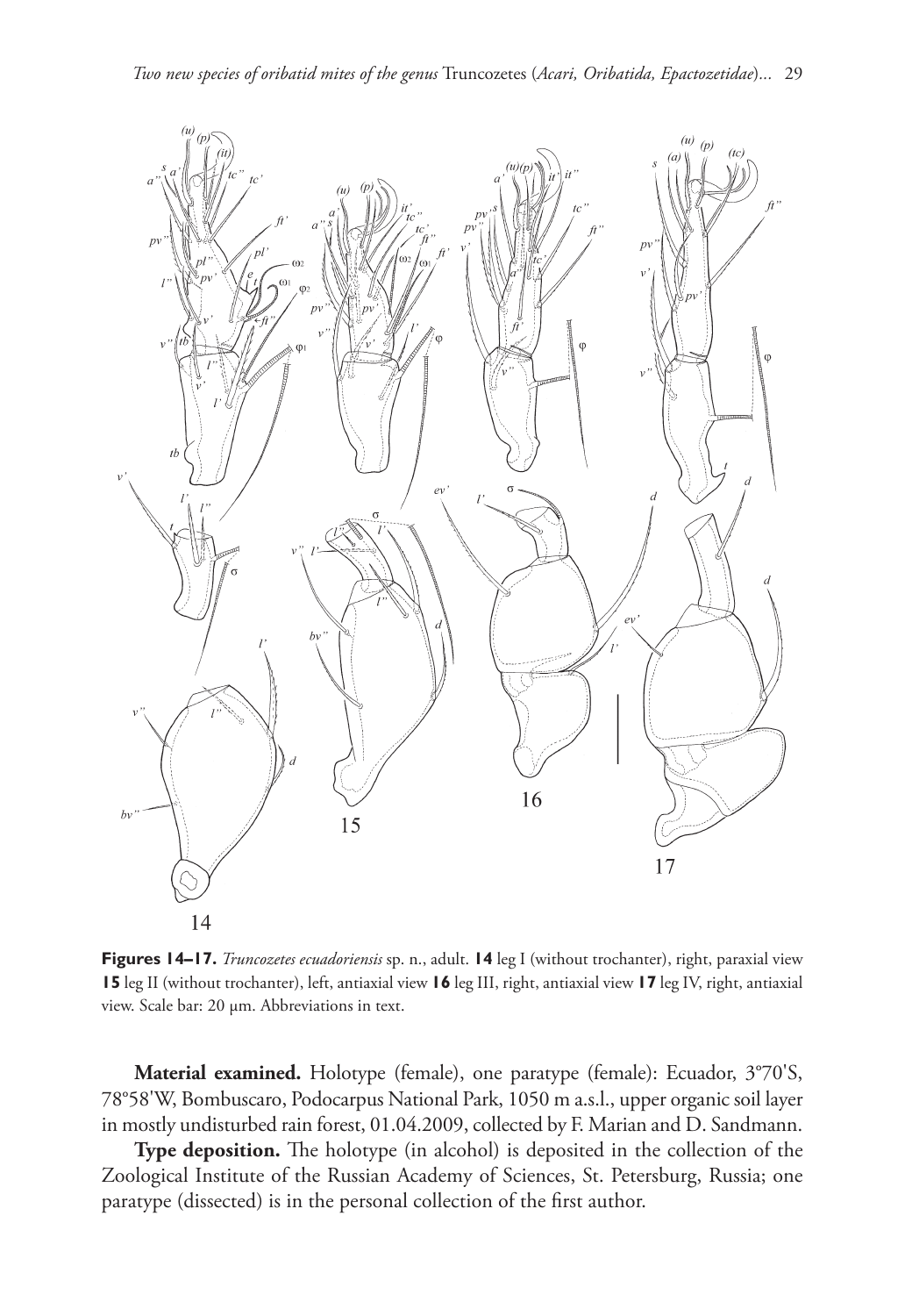**Etymology.** The specific name "*monodactylus*" refers to the one claw on all leg tarsi.

**Remarks.** The new species is clearly distinguishable from other known species of the genus *Truncozetes* by the monodactylous legs (versus all legs tridactylous or leg I monodactylous, legs II–IV tridactylous). Additional distinctive characters of this species from other species of the genus can be found in the identification key given below.

## **Key to known species of Epactozetidae**

| $\mathbf{1}$ | Lamellae shorter than prodorsum, well separated, connected by translamella         |  |  |  |  |
|--------------|------------------------------------------------------------------------------------|--|--|--|--|
|              |                                                                                    |  |  |  |  |
|              | Lamellae as long as prodorsum, fused or connected medio-anteriorly                 |  |  |  |  |
|              |                                                                                    |  |  |  |  |
| 2            | All leg tarsi with one claw; apodemal borders II and IV fused medially; body       |  |  |  |  |
|              | size: 232 x 166 <i>Truncozetes monodactylus</i> sp. n. (Distribution: Ecuador)     |  |  |  |  |
|              | All leg tarsi with three claws or only leg tarsus I with one claw; apodemal        |  |  |  |  |
|              |                                                                                    |  |  |  |  |
| 3            | Leg tarsus I with one claw, leg tarsi II-IV with three claws; genital plates with  |  |  |  |  |
|              |                                                                                    |  |  |  |  |
|              | Truncozetes ecuadoriensis sp. n. (Distribution: Ecuador)                           |  |  |  |  |
|              | All leg tarsi with three claws; genital plates with six pairs of setae4            |  |  |  |  |
| 4            | Dorsal notogastral setae $lm$ and $lp$ inserted in lateral position of notogaster, |  |  |  |  |
|              | approximately in one longitudinal row with setae la and $h3$ ; distal part of sen- |  |  |  |  |
|              |                                                                                    |  |  |  |  |
|              | Truncozetes rugosus Mahunka, 1998 (Distribution: Antilles)                         |  |  |  |  |
|              | Dorsal notogastral setae $lm$ and $lp$ inserted in dorsal position of notogaster;  |  |  |  |  |
|              |                                                                                    |  |  |  |  |
| 5            | Epimeral region with distinct longitudinal stria; sensillar heads densely          |  |  |  |  |
|              |                                                                                    |  |  |  |  |
|              | mucronatus Balogh & Mahunka, 1969 (Distribution: Neotropical region)               |  |  |  |  |
|              | Epimeral region without longitudinal stria; sensillar heads smooth; body size:     |  |  |  |  |
|              |                                                                                    |  |  |  |  |
|              | Truncozetes sturmi Balogh, 1984 (Distribution: Neotropical region)                 |  |  |  |  |
| 6            | Lamellae fused medio-anteriorly; notogastral setae visible; body size: 235-        |  |  |  |  |
|              |                                                                                    |  |  |  |  |
|              | setosus Balogh & Mahunka, 1969 (Distribution: Neotropical region)                  |  |  |  |  |
|              | Lamellae connected medio-anteriorly; notogastral setae not visible; body size:     |  |  |  |  |
|              |                                                                                    |  |  |  |  |
|              | Epactozetes imitator Grandjean, 1930 (Distribution: Central America)               |  |  |  |  |
|              |                                                                                    |  |  |  |  |